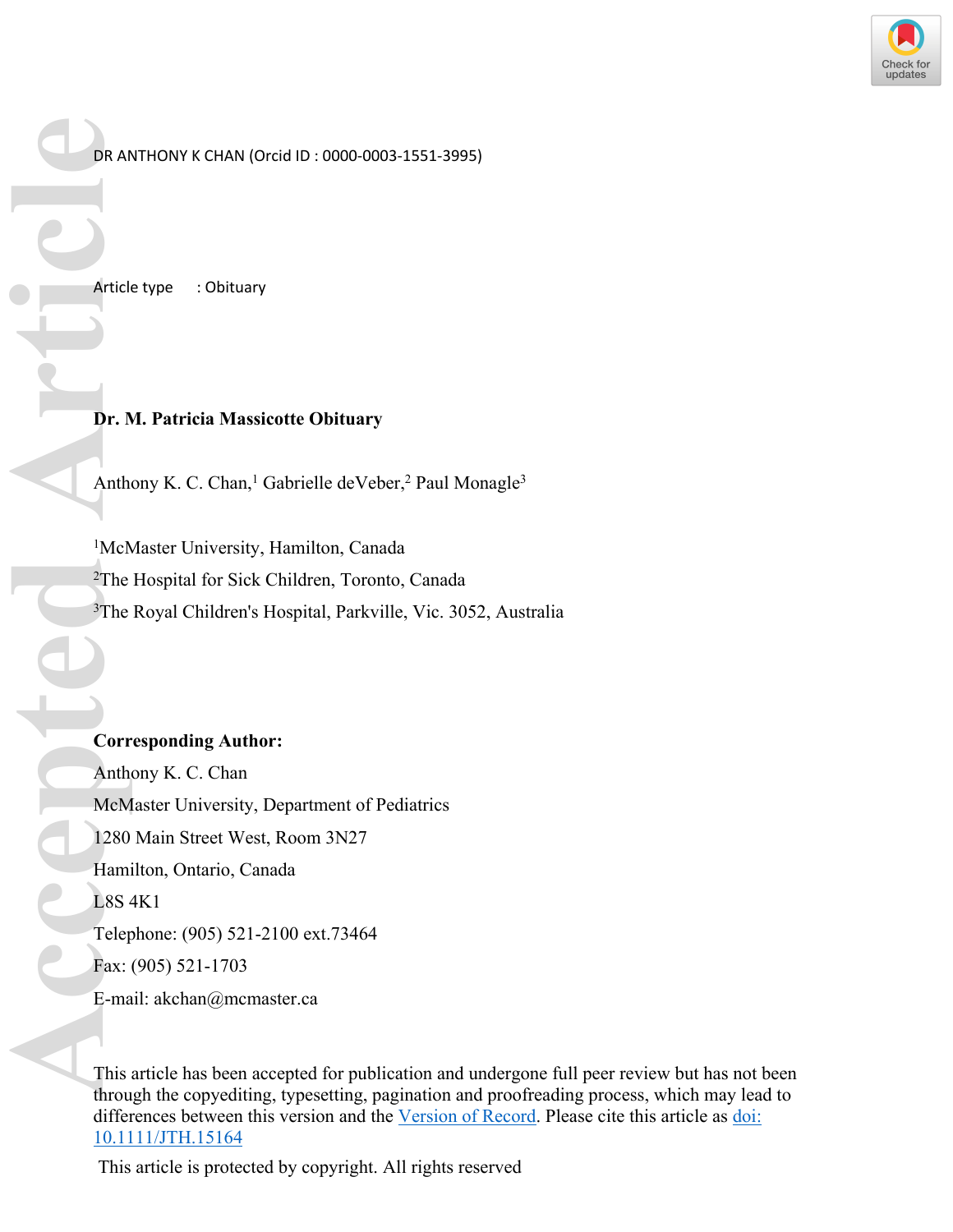**Conflict of Interest Disclosure:** All authors declare no conflict of interest.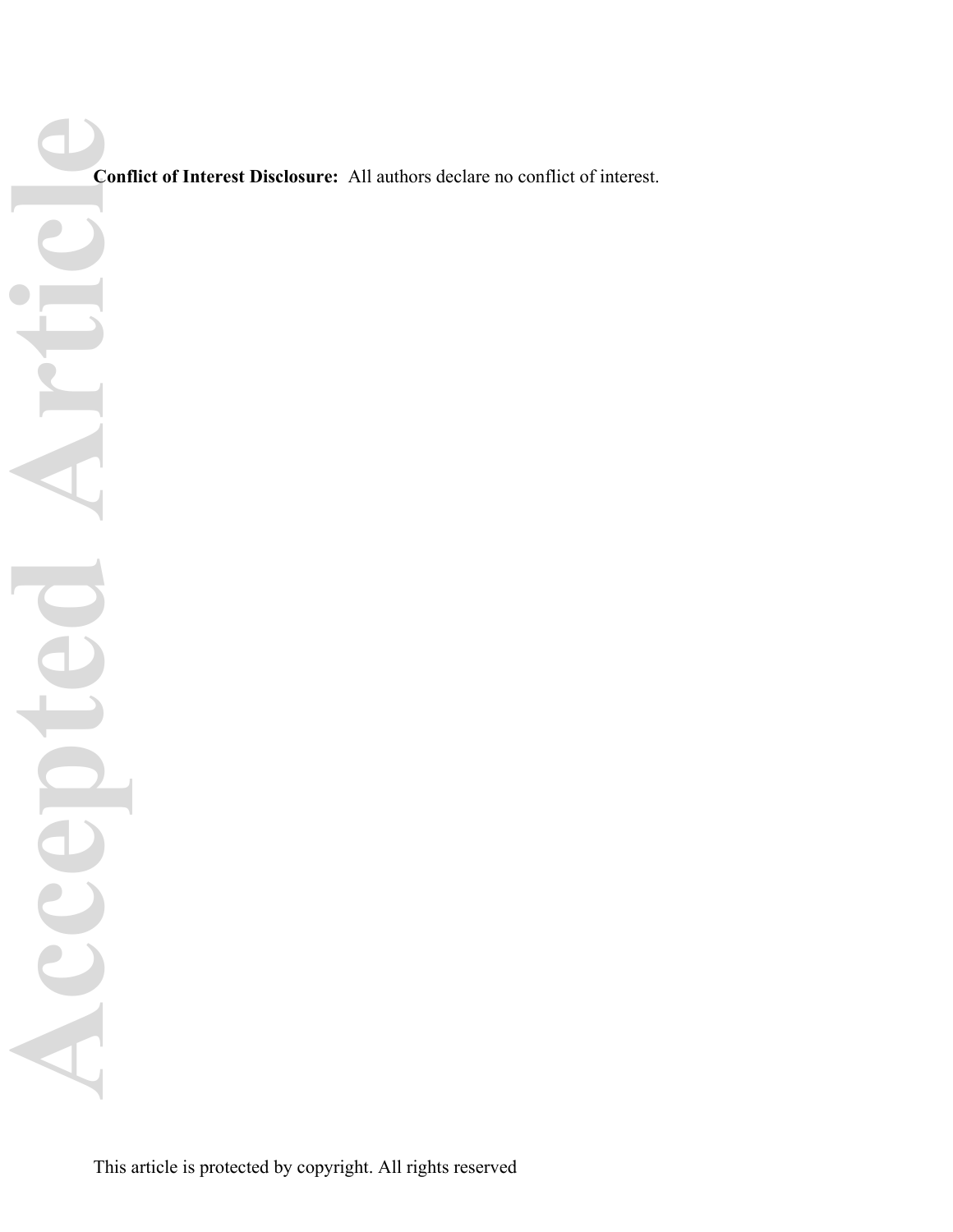## **Dr. M. Patricia Massicotte Obituary**

Dr. M. Patricia Massicotte, or Patti to those fortunate enough to have known her, was truly a one-of-akind physician, researcher, colleague and friend. Patti had a larger-than-life presence, always with a smile, a laugh and an infectious enthusiasm for her work in pediatric thrombosis. She exuded compassion and kindness to all, especially to the children under her care and their families.

Patti received her Bachelor's (1973-1977) and Master's (1978-1980) degrees from the University of Waterloo. She worked with the late Dr. Maureen Andrew in her research lab at McMaster University and was inspired by her to become a physician. Thereafter, she completed medical school (1983- 1986) at McMaster University and did her fellowship (1992-1997) in Thrombosis with Drs. Jack Hirsh and Maureen Andrew. We were fortunate to be working alongside Patti as Thrombosis Fellows in Dr. Andrew's laboratory at the same time, and those years started lifelong friendships and collaborations between Patti and the three of us. Realizing the paucity of information on pediatric thrombosis, Patti's determination to help this vulnerable patient population led her to be one of the first persons to conduct randomized controlled trials in children receiving anticoagulants for the treatment of deep venous thrombosis and/or pulmonary embolism, and also as thromboprophylaxis for those with central venous catheters. She played a pivotal role in the REVIVE and PROTEKT trials examining anticoagulant use in the pediatric population, setting the standard for RCTs in this area for the past 20 years. She was unwavering in her pursuit of evidence-driven care for these children. **Access 1998**<br> **Access 1998**<br> **Access 1998**<br> **Activate and v**<br> **Activate and v**<br> **Activate and v**<br> **Activate and v**<br> **Activate and v**<br> **Activate in Dr**<br> **Collar**<br> **Activate Properent in Patti**<br> **Activate Properent Patti**<br>

Patti was a tireless advocate for children and her work became internationally renowned, so much so that she was recognized as one of the world's leading pediatric blood specialists. For her expertise, she was recruited in 2003 by the Stollery Children's Hospital in Edmonton, Alberta. It was at Stollery that Patti created a landmark program in pediatric thrombosis. Along with her great friend and colleague Mary Bauman, they created the KidClot Thrombosis & Anticoagulation Program; a multidisciplinary team to provide consultation and expert care to pediatric patients on anticoagulants. Patti and Mary set the standard for warfarin anticoagulant management with the EMPOWERMENT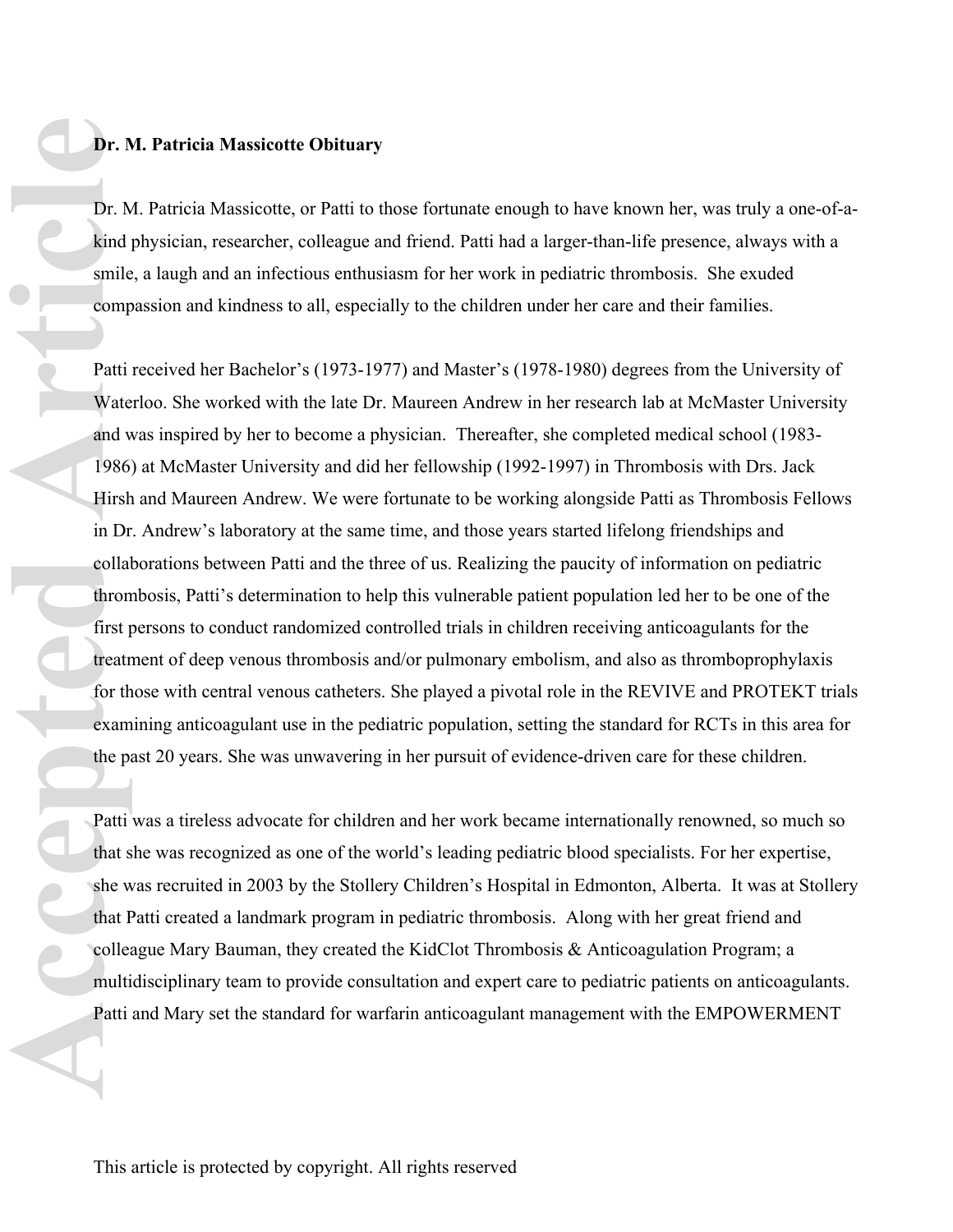studies setting benchmarks in home management of warfarin in children. Her team, through Aisha Bruce, performed key studies in quality of life assessment of children on anticoagulation. The Edmonton program attracted the makers of the artificial Berlin Heart to choose Stollery as the site to expand the life-saving device in North America. In collaboration with her colleagues, the development of the Edmonton Anticoagulation and Platelet Inhibition Protocol, dubbed the "Edmonton Protocol", became the standard of care worldwide for children requiring ventricular assist devices.

Considered as one of the founding members of the world's pediatric thrombosis community, Patti's significant contributions to this field, in terms of clinical care and research, will be her lasting legacy. She has published over 200 papers and has been involved with pediatric guidelines and statements from the American College of Chest Physicians (ACCP Evidence-Based Clinical Practice Guidelines, 2008) and the American Heart Association (AHA Scientific Statement Prevention and Treatment of Thrombosis in Pediatric and Congenital Heart Disease, 2013). She was a Co-Chair (2000-2003) and then Chair (2004-2006) of the Pediatric and Neonatal Thrombosis and Hemostasis Subcommittee of the ISTH, a group she led with typically collaborative enthusiasm. A pediatric thrombosis expert, she was a sought-after speaker and Patti traveled the world disseminating her knowledge at meetings, conferences and symposiums. She was generous with her time and kind to all and mentored and supported countless other paediatric haematologists. In 2019, Patti was a finalist in the Canada-wide Women of Vision program. Patti's humility stood out. Despite her extensive knowledge and expertise, she always listened to anyone's viewpoint and carefully considered evidence rather than opinion in coming to decisions. She loved connecting people and encouraged collaboration at all times. We caught up at every opportunity, with countless meals and conversations at meetings, a chance to catch up with a friend talking about work and family. As much as she loved her work, there was nothing closer to her heart than her four children Kyle, Lauren, Michaela and Liam. Although her travels took her across the globe, she was never far from her children, often talking on the phone with them, and always ready to share a photo and a story about them with anyone who would listen. Bruce<br>
Edmo<br>
expan<br>
devel<br>
"Edmo<br>
devic<br>
"Edmo<br>
devic<br>
"Edmo<br>
devic<br>
Cons<br>
signil<br>
She h<br>
from<br>
2008<br>
Throu<br>
the IS<br>
was a<br>
confe<br>
suppy<br>
Wom<br>
she a<br>
confe<br>
suppy<br>
Wom<br>
she a<br>
confe<br>
gradium<br>
y confe<br>
suppy<br>
wom<br>
she a<br>
co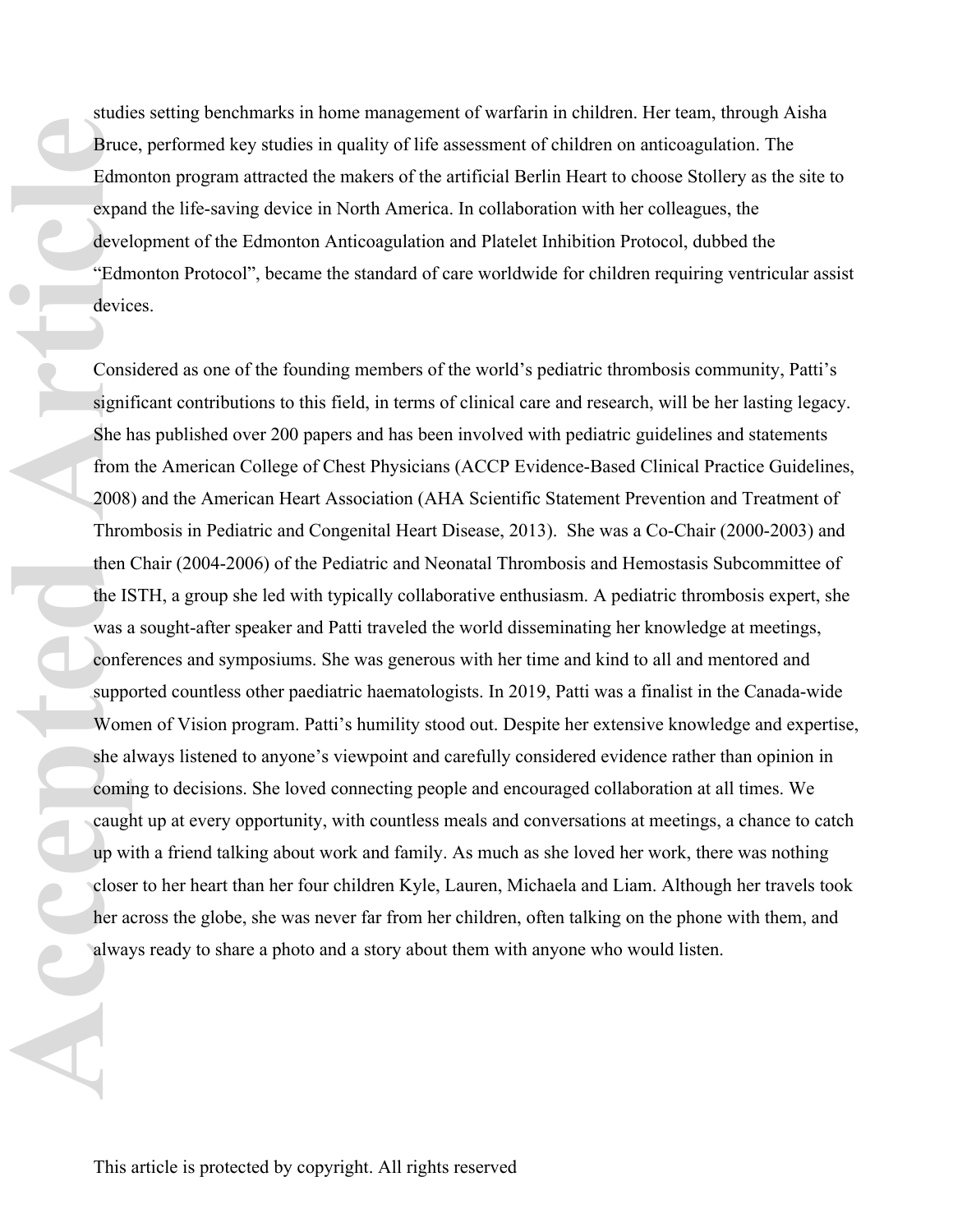The last time we all met was in July 2020 in a virtual meeting room to discuss updating the book *Andrew's Pediatric Thromboembolism and Stroke* (2006), as well as to discuss the organization of an upcoming webinar series in pediatric thrombosis. At the time, Patti was undergoing treatment, but this did not dull her enthusiasm to contribute what she could despite her situation. Her passion for helping children was ever-present. Her dedication to her work, her patients and her family is inspiring. She leaves behind a wonderful family, countless friends and colleagues, and many children who have benefitted from her clinical expertise and legacy of evidence-based treatment. We have lost a giant in the field of pediatric thrombosis, a true leader and a well-loved dear friend. She will be missed in Canada and throughout the world. **Andre**<br>
upcon<br>
this d<br>
upcon<br>
this d<br>
lelpin<br>
who l<br>
a gian<br>
misse<br>
Anth-<br>
Gabr:<br>
Paul

Anthony K. C. Chan Gabrielle deVeber Paul Monagle

E

ACCC